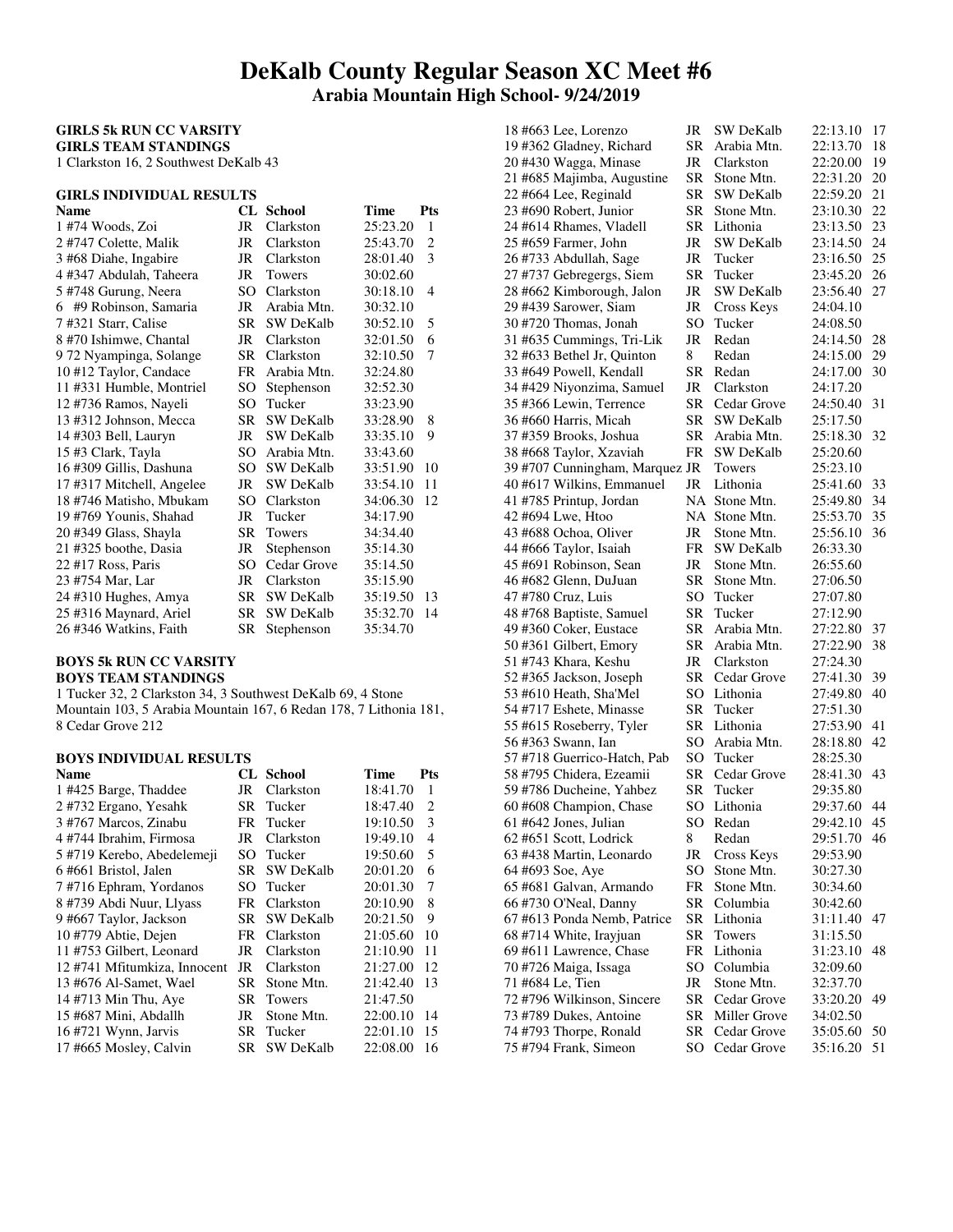# **BEST TIMES AT DRUID HILLS MIDDLE SCHOOL COURSE**

### **BEST OVERALL INDIVIDUAL TIMES**

### **BOYS**  Mekonen, Mikias, 12 Lak Ergano, Yesahk, JR Tucker 18:06.<br>Barge, Thaddee, 11 Clar Barge, Thaddee, 11

#### **GIRLS**

| Mekonen, Mikias, 12  | Lakeside         | 16:46.30, 8/20 | Shepherd, Sophia, 10   | Druid Hills | 21:10.30, 9/3  |
|----------------------|------------------|----------------|------------------------|-------------|----------------|
| Ergano, Yesahk, JR   | Tucker           | 18:06.90, 9/17 | Ferrara, Genevieve, 12 | Druid Hills | 22:17.90, 9/3  |
| Barge, Thaddee, 11   | Clarkston        | 18:10.90, 9/3  | Davis, Haley, 9        | Lakeside    | 22:54.70, 9/3  |
| Marcos, Zinabu, FR   | Tucker           | 18:16.80, 9/17 | Mothner, Anna, SR      | Dunwoody    | 23:38.30, 9/17 |
| Rosenbluth, Mike, 12 | Druid Hills      | 18:19.60, 9/3  | Bacon, Kate, SO        | Dunwoody    | 23:42.40, 9/17 |
| Ibrahim, Firmosa, M  | Clarkston        | 18:32.00, 9/17 | Jones, MiAngel, 10     | Druid Hills | 23:57.70, 9/3  |
| Ergano, Yesahk, 12   | Tucker           | 18:35.70, 9/3  | Anderson, Asena, 12    | Druid Hills | 24:08.00, 9/3  |
| DeAlba, Diego, JR    | Chamblee         | 18:55.60, 9/17 | Lorden, Ahna, JR       | Dunwoody    | 24:08.60, 9/17 |
| Isaacson, Fisher, JR | Chamblee         | 18:57.90, 9/17 | Tessler, Emma, JR      | Dunwoody    | 24:08.70, 9/17 |
| Bristol, Jalen, SR   | <b>SW DeKalb</b> | 19:02.00, 9/17 | Parker, Emma, FR       | Dunwoody    | 24:14.00, 9/17 |
|                      |                  |                |                        |             |                |

#### **BEST INDIVIDUAL TIMES**

#### **BOYS**  Mekonen, Mikias, 12 Lakeside 16:46.30, 8/20 Ergano, Yesahk, JR Tucker 18:06.90, 9/17 Barge, Thaddee, 11 Clarkston 18:10.90, 9/3 Marcos, Zinabu, FR Tucker 18:16.80, 9/17 Rosenbluth, Mike, 12 Druid Hills 18:19.60, 9/3 Ibrahim, Firmosa, M Clarkston 18:32.00, 9/17 DeAlba, Diego, JR Chamblee 18:55.60, 9/17 Isaacson, Fisher, JR<br>Bristol, Jalen, SR<br>SW DeKalb 19:02.00, 9/17 Bristol, Jalen, SR Walker, Sage, 10 Druid Hills 19:03.30, 9/3 **GIRLS**  Shepherd, Sophia, 10 Druid Hills 21:10.30, 9/3 Ferrara, Genevieve, 12 Druid Hills 22:17.90, 9/3 Davis, Haley, 9 Lakeside 22:54.70, 9/3 Mothner, Anna, SR Dunwoody 23:38.30, 9/17 Bacon, Kate, SO Dunwoody 23:42.40, 9/17 Jones, MiAngel, 10 Druid Hills 23:57.70, 9/3 Anderson, Asena, 12 Druid Hills 24:08.00, 9/3 Lorden, Ahna, JR Dunwoody 24:08.60, 9/17<br>
Tessler, Emma, JR Dunwoody 24:08.70, 9/17 Tessler, Emma, JR Parker, Emma, FR Dunwoody 24:14.00, 9/17

# **BEST TIMES AT ARABIA MOUNTAIN HIGH SCHOOL COURSE**

#### **BEST OVERALL INDIVIDUAL TIMES**

| <b>BOYS</b>                    |                  |                | <b>GIRLS</b>          |               |                |
|--------------------------------|------------------|----------------|-----------------------|---------------|----------------|
| Barge, Thaddee, JR             | Clarkston        | 18:41.70, 9/24 | Woods, Zoi, JR        | Clarkston     | 25:23.20, 9/24 |
| Ergano, Yesahk, SR             | Tucker           | 18:47.40, 9/24 | Colette, Malik, JR    | Clarkston     | 25:43.70, 9/24 |
| Barge, Thaddee, 11             | Clarkston        | 19:09.60, 8/27 | Woods, Zoi, 11        | Clarkston     | 26:51.50, 8/27 |
| Marcos, Zinabu, FR             | Tucker           | 19:10.50, 9/24 | Peterson, Aaliyah, 12 | M.L. King     | 27:30.10, 8/27 |
| Ibrahim, Firmosa, JR           | Clarkston        | 19:49.10, 9/24 | Diahe, Ingabire, JR   | Clarkston     | 28:01.40, 9/24 |
| Kerebo, Abedelemeji, SO Tucker |                  | 19:50.60, 9/24 | Lind, Demetria, 10    | M.L. King     | 28:24.50, 8/27 |
| Bristol, Jalen, SR             | <b>SW DeKalb</b> | 20:01.20, 9/24 | Bellomy, Chantez, 9   | Clarkston     | 29:04.50, 8/27 |
| Ephram, Yordanos, SO           | Tucker           | 20:01.30, 9/24 | Paige, Jasmine, 11    | M.L. King     | 29:28.90, 8/27 |
| Ergano, Yesahk, 12             | Tucker           | 20:07.30, 8/27 | Abdulah, Taheera, JR  | <b>Towers</b> | 30:02.60, 9/24 |
| Taylor, Jackson, 12            | <b>SW DeKalb</b> | 20:08.10, 8/27 | Gurung, Neera, SO     | Clarkston     | 30:18.10, 9/24 |

#### **BEST INDIVIDUAL TIMES**

| <b>BOYS</b>                    |                  |                | <b>GIRLS</b>          |             |                |
|--------------------------------|------------------|----------------|-----------------------|-------------|----------------|
| Barge, Thaddee, JR             | Clarkston        | 18:41.70, 9/24 | Woods, Zoi, JR        | Clarkston   | 25:23.20, 9/24 |
| Ergano, Yesahk, SR             | Tucker           | 18:47.40, 9/24 | Colette, Malik, JR    | Clarkston   | 25:43.70, 9/24 |
| Marcos, Zinabu, FR             | Tucker           | 19:10.50, 9/24 | Peterson, Aaliyah, 12 | M.L. King   | 27:30.10, 8/27 |
| Ibrahim, Firmosa, JR           | Clarkston        | 19:49.10, 9/24 | Diahe, Ingabire, JR   | Clarkston   | 28:01.40, 9/24 |
| Kerebo, Abedelemeji, SO Tucker |                  | 19:50.60, 9/24 | Lind, Demetria, 10    | M.L. King   | 28:24.50, 8/27 |
| Bristol, Jalen, SR             | <b>SW DeKalb</b> | 20:01.20, 9/24 | Bellomy, Chantez, 9   | Clarkston   | 29:04.50, 8/27 |
| Ephram, Yordanos, SO           | Tucker           | 20:01.30, 9/24 | Paige, Jasmine, 11    | M.L. King   | 29:28.90, 8/27 |
| Taylor, Jackson, 12            | SW DeKalb        | 20:08.10, 8/27 | Abdulah, Taheera, JR  | Towers      | 30:02.60, 9/24 |
| Abdi Nuur, Llyass, FR          | Clarkston        | 20:10.90, 9/24 | Robinson, Samaria, JR | Arabia Mtn. | 30:32.10, 9/24 |
| Mosley, Calvin, 12             | <b>SW DeKalb</b> | 20:26.90, 8/27 | Grier-Rower, Star, 11 | M.L. King   | 30:43.70, 8/27 |